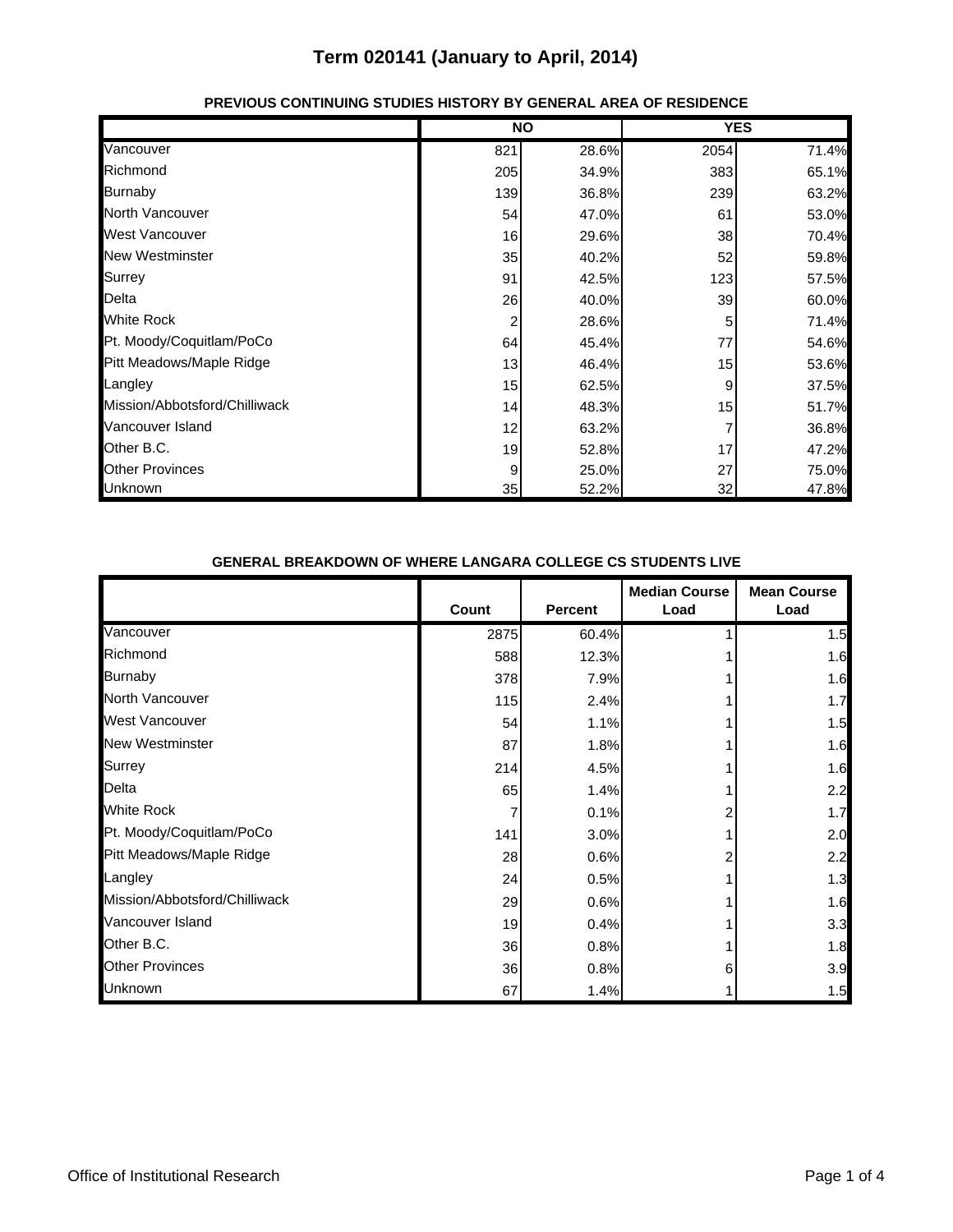#### **DETAILED BREAKDOWN OF WHERE LANGARA COLLEGE CS STUDENTS LIVE**

| Vancouver      | V5K- Vancouver (North Hastings Sunrise)                       | 37             |
|----------------|---------------------------------------------------------------|----------------|
|                | V5L- Vancouver (North Grandview Woodland)                     | 35             |
|                | V5M- Vancouver (South Hastings Sunrise)                       | 76             |
|                | V5N- Vancouver (South Grandview Woodland)                     | 119            |
|                | V5P- Vancouver (Victoria Fraserview)                          | 203            |
|                | V5R- Vancouver (South Renfrew Collingwood)                    | 177            |
|                | V5S- Vancouver (Killarney)                                    | 174            |
|                | V5T- Vancouver (East Mount Pleasant)                          | 93             |
|                | V5V- Vancouver (West Kensington Cedar Cottage)                | 130            |
|                | V5W- Vancouver (SE Riley Park Little Mountain / North Sunset) | 154            |
|                | V5X- Vancouver (SE Oakridge / South Sunset)                   | 214            |
|                | V5Y- Vancouver (West Mount Pleasant)                          | 147            |
|                | V5Z- Vancouver (East Fairview / South Cambie)                 | 113            |
|                | V6A- Vancouver (Strathcona / Downtown Eastside)               | 19             |
|                | V6B- Vancouver (NE Downtown / Yaletown)                       | 85             |
|                | V6C- Vancouver (Waterfront / Coal Harbour / Canada Place)     | $\overline{7}$ |
|                | V6E- Vancouver (SE West End / Davie Village)                  | 79             |
|                | V6G- Vancouver (NW West End / Stanley Park)                   | 78             |
|                | V6H- Vancouver (West Fairview / Granville Island)             | 68             |
|                | V6J- Vancouver (NW Shaughnessy / East Kitsilano)              | 77             |
|                | V6K- Vancouver (Central Kitsilano / Greektown)                | 93             |
|                | V6L- Vancouver (NW Arbutus Ridge / NE Dunbar Southlands)      | 47             |
|                | V6M- Vancouver (South Shaughnessy / SE Arbutus Ridge)         | 115            |
|                | V6N- Vancouver (West Kerrisdale / Musqueam)                   | 64             |
|                | V6P- Vancouver (SE Kerrisdale / West Marpole)                 | 330            |
|                | V6R- Vancouver (West Kitsilano / West Point Grey / Jericho)   | 68             |
|                | V6S- Vancouver (NW Dunbar Southlands / Chaldecutt)            | 39             |
|                | V6T- Vancouver (UBC)                                          | 34             |
| Richmond       | V6V- Richmond Northeast                                       | 60             |
|                | V6W- Richmond Southeast                                       |                |
|                | V6X- Richmond North                                           | 117            |
|                | V6Y- Richmond Central                                         | 146            |
|                | V6Z- Vancouver (SW Downtown)                                  | 45             |
|                | V7A- Richmond South                                           | 46             |
|                | V7B- Richmond (Sea Island / YVR)                              |                |
|                | V7C- Richmond Northwest                                       | 108            |
|                | V7E- Richmond Southwest                                       | 64             |
| <b>Burnaby</b> | V3N- Burnaby (East Big Bend / Edmonds)                        | 49             |
|                | V5A- Burnaby (Lake City / Burnaby Mountain)                   | 31             |
|                | V5B- Burnaby (Parkcrest Aubrey / Ardingley Sprott)            | 31             |
|                | V5C- Burnaby (Burnaby Heights / Willingdon Heights)           | 44             |
|                | V5E- Burnaby (Kingsway Beresford)                             | 41             |
|                | V5G- Burnaby (Cascade Schou / Douglas Gilpin)                 | 36             |
|                | V5H- Burnaby (Maywood / Windsor)                              | 102            |
|                | V5J- Burnaby (Suncrest / West Big Bend)                       | 44             |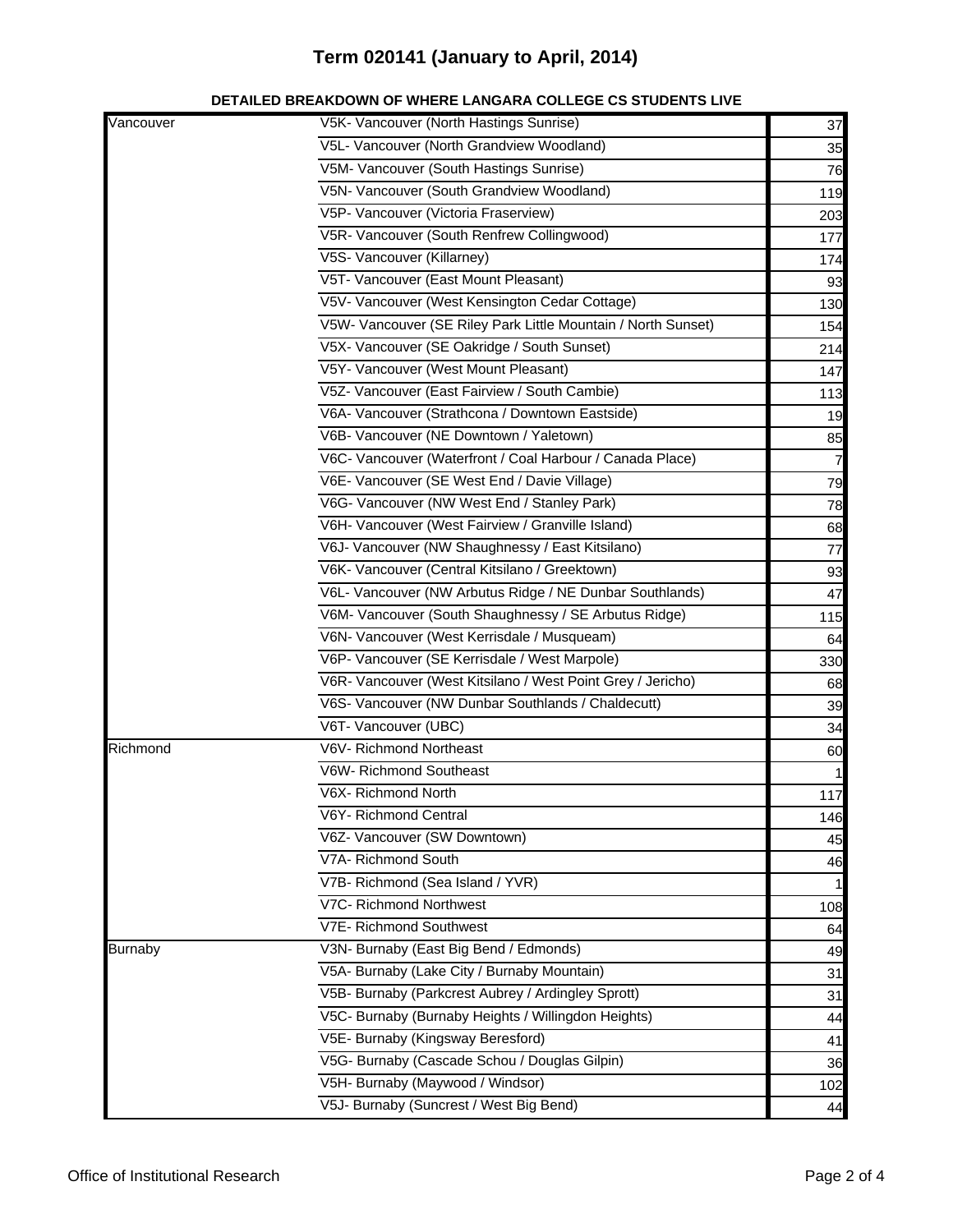| North Vancouver          | V7G- North Vancouver Outer East     | 11                      |
|--------------------------|-------------------------------------|-------------------------|
|                          | V7H- North Vancouver Inner East     | 9                       |
|                          | V7J- North Vancouver East Central   | 17                      |
|                          | V7K- North Vancouver North Central  | 8                       |
|                          | V7L- North Vancouver South Central  | 23                      |
|                          | V7M- North Vancouver Southwest Cent | 13                      |
|                          | V7N- North Vancouver Northwest Cent | 12                      |
|                          | V7P- North Vancouver Southwest      | 9                       |
|                          | V7R- North Vancouver Northwest      | 13                      |
| <b>West Vancouver</b>    | V7S- West Vancouver North           | 14                      |
|                          | V7T- West Vancouver Southeast       | 11                      |
|                          | V7V- West Vancouver South           | 18                      |
|                          | V7W- West Vancouver West            | 11                      |
| <b>New Westminster</b>   | V3L- New Westminster Northeast      | 23                      |
|                          | V3M- New Westminster Southwest      | 64                      |
| <b>Surrey</b>            | V3R- Surrey North                   | 24                      |
|                          | V3S- Surrey East                    | 44                      |
|                          | V3T- Surrey Inner Northwest         | 18                      |
|                          | V3V- Surrey Outer Northwest         | 16                      |
|                          | V3W- Surrey Upper West              | 31                      |
|                          | V3X- Surrey Lower West              | 11                      |
|                          | V4A- Surrey Southwest               | 21                      |
|                          | V4N- Surrey Northeast               | 43                      |
|                          | V4P- Surrey South                   | 6                       |
| Delta                    | V4C- Delta Northeast                | 28                      |
|                          | V4E- Delta East                     | 5                       |
|                          | V4G- Delta East Central             | $\overline{\mathbf{c}}$ |
|                          | V4K- Delta Northwest                | 19                      |
|                          | V4L- Delta Southeast                | 3                       |
|                          | V4M- Delta Southwest                | $\boldsymbol{8}$        |
| <b>White Rock</b>        | V4B- White Rock                     | $\overline{7}$          |
| Pt. Moody/Coquitlam/PoCo | V3B- Port Coquitlam Central         | 30                      |
|                          | V3C- Port Coquitlam South           | 24                      |
|                          | V3E- Coquitlam North                | 21                      |
|                          | V3H- Port Moody                     | 26                      |
|                          | V3J- Coquitlam North                | 22                      |
|                          | V3K- Coquitlam South                | 18                      |
| Pitt Meadows/Maple Ridge | V2W- Maple Ridge East               | 5                       |
|                          | V2X- Maple Ridge West               | 9                       |
|                          | V3Y- Pitt Meadows                   | $6\phantom{.}6$         |
|                          | V4R- Maple Ridge Northwest          | $\boldsymbol{8}$        |
|                          |                                     |                         |